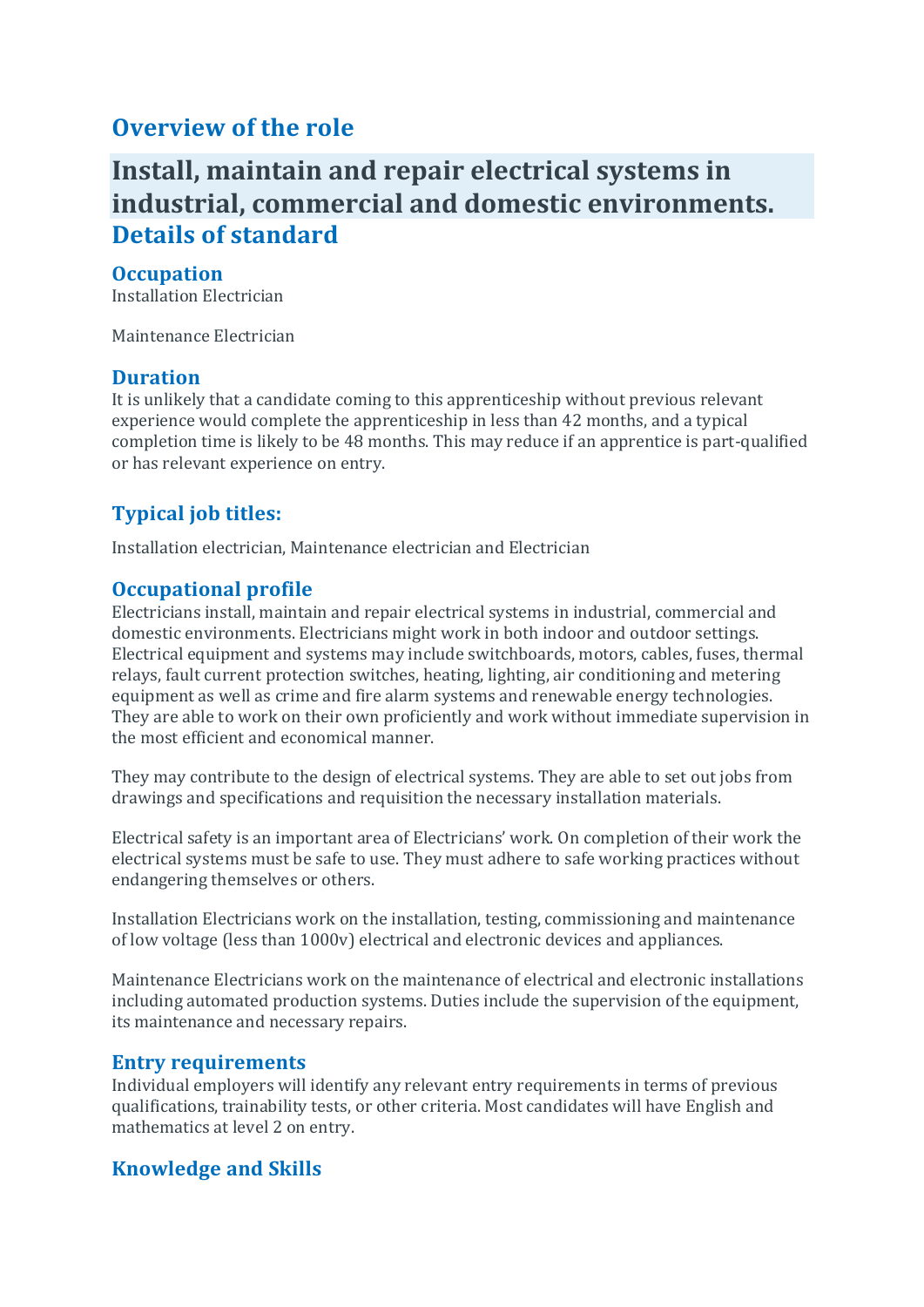Electricians will use engineering knowledge and understanding to apply their technical and practical skills. They will contribute to the design, development, manufacture, construction, commissioning, operation or maintenance of products, equipment, processes, systems or services. Electricians must:

- Understand and apply the principles, practices and legislation for the termination and connection of conductors, cables and cords in electrical systems
- Understand and apply the practices and procedures for the preparation and installation of wiring systems and electrotechnical equipment in buildings, structures and the environment
- Understand and apply the principles, practices and legislation for the inspection, testing, commissioning and certification of electrotechnical systems and equipment in buildings, structures and the environment
- Understand and apply the principles, practices and legislation for diagnosing and correcting electrical faults in electrotechnical systems and equipment in buildings, structures and the environment
- Understand and apply the electrical principles associated with the design, building, installation and maintenance of electrical equipment and systems
- Oversee and organise the work environment.

In addition,

Installation Electricians must:

• Understand and apply the principles of planning and selection for the installation of electrotechnical equipment and systems in buildings, structures and the environment.

Maintenance Electricians must:

• Understand and apply the practices and procedures for planning and preparing to maintain electrotechnical systems and equipment.

In all of these activities, Electricians must understand and apply health and safety and environmental regulations, guidance notes and relevant codes of practice; and the requirements of the current edition of the Wiring Regulations.

#### **Behaviours**

Electricians will be expected to:

- Work reliably and effectively without close supervision
- Accept responsibility for the work of themselves and others
- Accept allocate and supervise technical and other tasks
- Use oral, written and electronic methods for the communication of technical and other information
- Work effectively with colleagues, other trades, clients, suppliers and the public
- Undertake work in a way that contributes to sustainable development